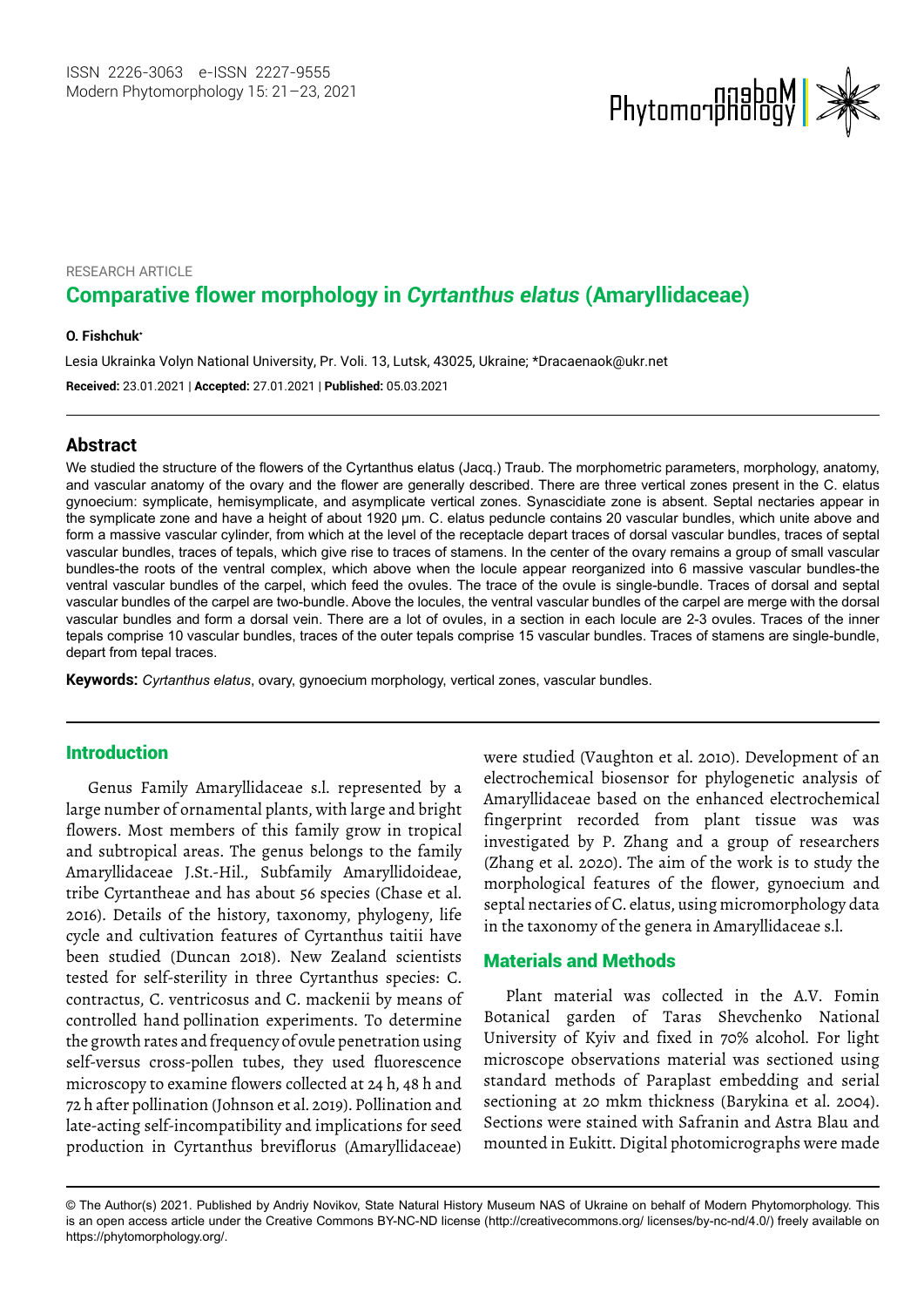using a microscope AMSCOPE T490B-10M (USA) and microscope digital camera AMSCOPE 10MP MU1000 (USA). Height of the gynoecium vertical zones was obtained after calculation of the transverse sections of the pistil.

We used the concept of vertical zonation of gynoecium by W. Leinfellner (Leinfellner 1950) to analyze the internal structure of the gynoecium, which takes into consideration only the congenital fusion of the carpels. According to this concept, with growth of the carpels, in the syncarpous gynoecium, congenital multilocular synascidiate, unilocular simplicate, transitional hemisimplicate and asymplicate (apocarpous) zones form. The methodological basis of the vertical zonation gynoecium study was formulated by W. Leinfellner, later the method was elaborated for monocots (Odintsova 2013).

## **Results**

### **General flower morphology and micromorphology**

C. elatus flowers up to 9 cm-12 cm long, slightly zygomorphic bright red. There are 5 flowers in the inflorescence. The flowers in C. elatus have a long flower tube, which is continued by six free tepals.

C. elatus stamens attached to the flower tube. Stamen filaments at the base are dilated, tapering to the apex, outer stamens are 7.1 cm-7.2 cm long and 0.1 cm in diameter, and inner stamens are 7 cm and 0.1 cm in diameter. Anthers are linear, introse, dorsifixed, anthers of external stamens are 0.5 cm long, anthers of internal stamens are 0.4 cm long (Fig. 1H). Ovary in C. elatus is inferior, green, oval, angular 1.3 cm long and 0.4 cm in diameter, which turns into a slightly zygomorphic, white at the base and red in the top, s-shaped style (Fig. 2D). In C. elatus gynoecium there are: a symplicate structural zone–700 μm (Fig. 1C and Fig. 1D), a hemisymplicate zone–1840 μm (Fig.1 and Fig. E). Asymplicate zone is absent. Septal nectary appears in the symplicate zone and continues in the hemisymplicate zone its total height is 2140 μm (Fig. 2C).

### **Flower anatomy**

In the upper part of the peduncle, at the base of the flower tube, in the stamens and in the ovary wall there are idioblasts with cellular inclusions–raffids (Fig.3). They are absent in the free tepals, in connective and in the style. C. elatus peduncle contains 20 vascular bundles (Fig. 1A), which unite above and form a massive vascular cylinder, from which at the level of the receptacle depart traces of dorsal vascular bundles, traces of septal vascular bundles, traces of tepals, which give rise to traces of stamens

(Fig. 1B). In the center of the ovary remains a group of small vascular bundles-the roots of the ventral complex, which above when the locule appear reorganized into 6 massive vascular bundles-the ventral vascular bundles of the carpel, which feed the ovules (Fig. 1C-E). The trace of the ovule is single-bundle (Fig. 1D). Traces of dorsal and septal vascular bundles (Fig. 2B) of the carpel are twobundle. Above the locules, the ventral vascular bundles of the carpel are merging with the dorsal vascular bundles and form a dorsal vein (Fig. 1H-G). There are a lot of ovules in a section in each locule are 2-3 ovules (Fig. 2A). Inner tepals include 10 vascular traces; outer tepals include 15 vascular traces. Traces of stamens are single-bundle; depart from tepal traces (Fig. 1H).



**Figure 1.** Ascending series of transversal sections of the flower *Cyrtanthus elatus.* (Scale bar 500 μm).



**Figure 2.** Floral parts of *Cyrtanthus elatus*; (А): ovary wall in the median part of the carpel, dorsal vein composed of two bundles; (B): ovary wall with septa attached, septal vascular bundle; (C): central part of the ovary with three septal nectaries, paired ventral vascular bundles are visible; (D): style and anthers, triradial style channel and dorsal veins are visible; (dv: dorsal vein; ov: ovule; sn: septal nectary; sv: septal vein; vv: ventral vein. Scale bar 250 μm.)